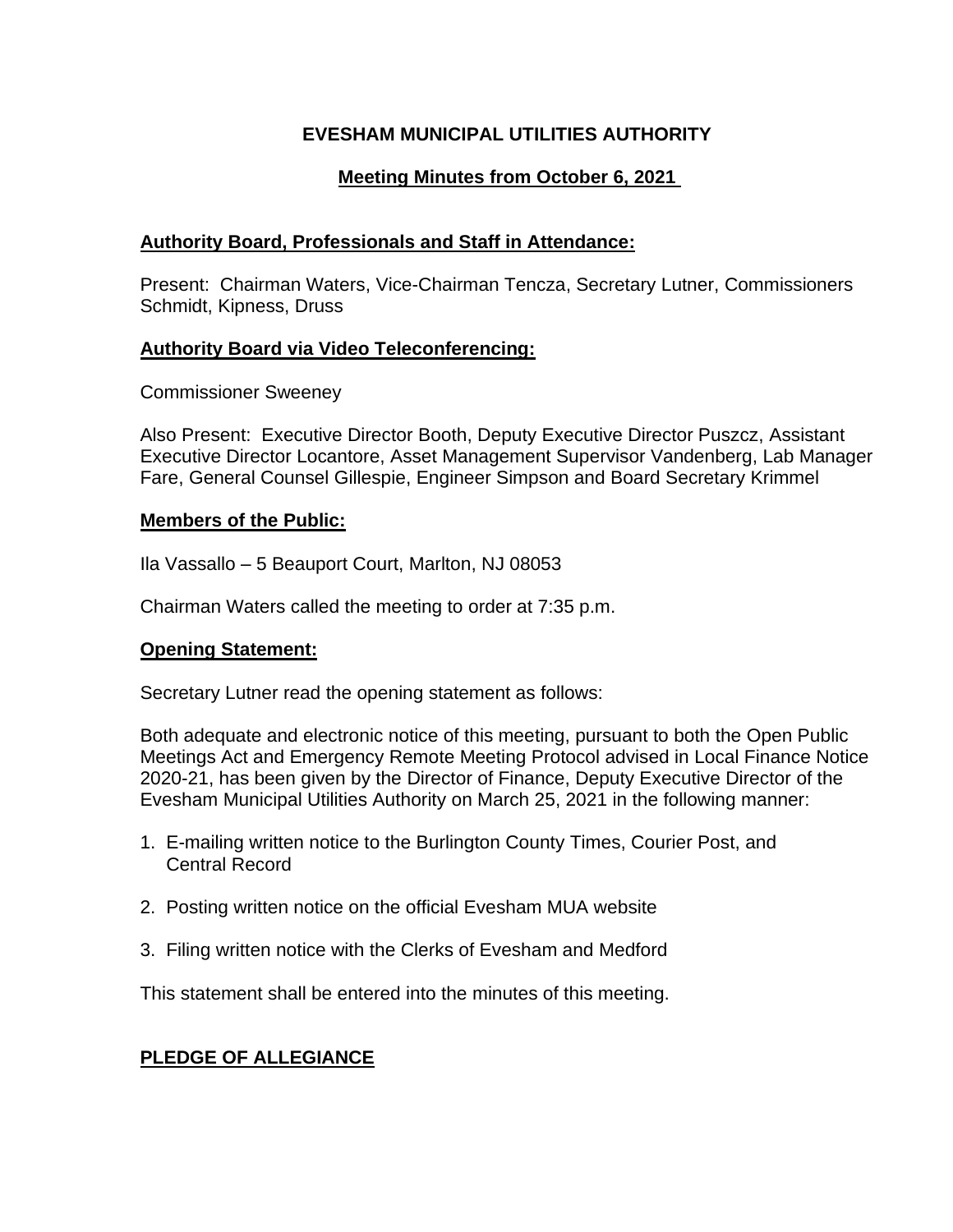### **APPROVAL OF MINUTES**

**September 14, 2021** – On motion by Tencza, seconded by Lutner, it was moved to approve the minutes of September 14, 2021.

RECORDED VOTE: AYE: Sweeney, Schmidt, Lutner, Tencza NAY: None ABSTAIN: Waters (Not in attendance)

MOTION CARRIED: 4-0-1

**PUBLIC COMMENT** (Agenda Items only)

None

**Resolution 2021-139: Payment of Bills** – On motion by Schmidt, seconded by Lutner, it was moved to adopt **Resolution #2021-139** approving the payment of the September 2021 bills.

RECORDED VOTE: AYE: Sweeney, Schmidt, Lutner, Tencza, Waters NAY: None ABSTAIN: None

MOTION CARRIED: 5-0-0

**Resolution 2021-140: Refunds, Credits & Cancellations** – On motion by Lutner, seconded by Schmidt, it was moved to adopt **Resolution #2021-140** approving the September 2021 refunds, credits & cancellations.

RECORDED VOTE: AYE: Sweeney, Schmidt, Lutner, Tencza, Waters NAY: None ABSTAIN: None

MOTION CARRIED: 5-0-0

**Resolution 2021-141: Authorize advertisement for Bids**– On motion by Lutner, seconded by Schmidt, it was moved to adopt **Resolution #2021-141** authorizing advertisement for Work Zone Traffic – Safety and Traffic Control. Assistant Executive Director Locantore explained that this resolution will authorize advertisement for bids.

RECORDED VOTE: AYE: Sweeney, Schmidt, Lutner, Tencza, Waters NAY: None ABSTAIN: None

MOTION CARRIED: 5-0-0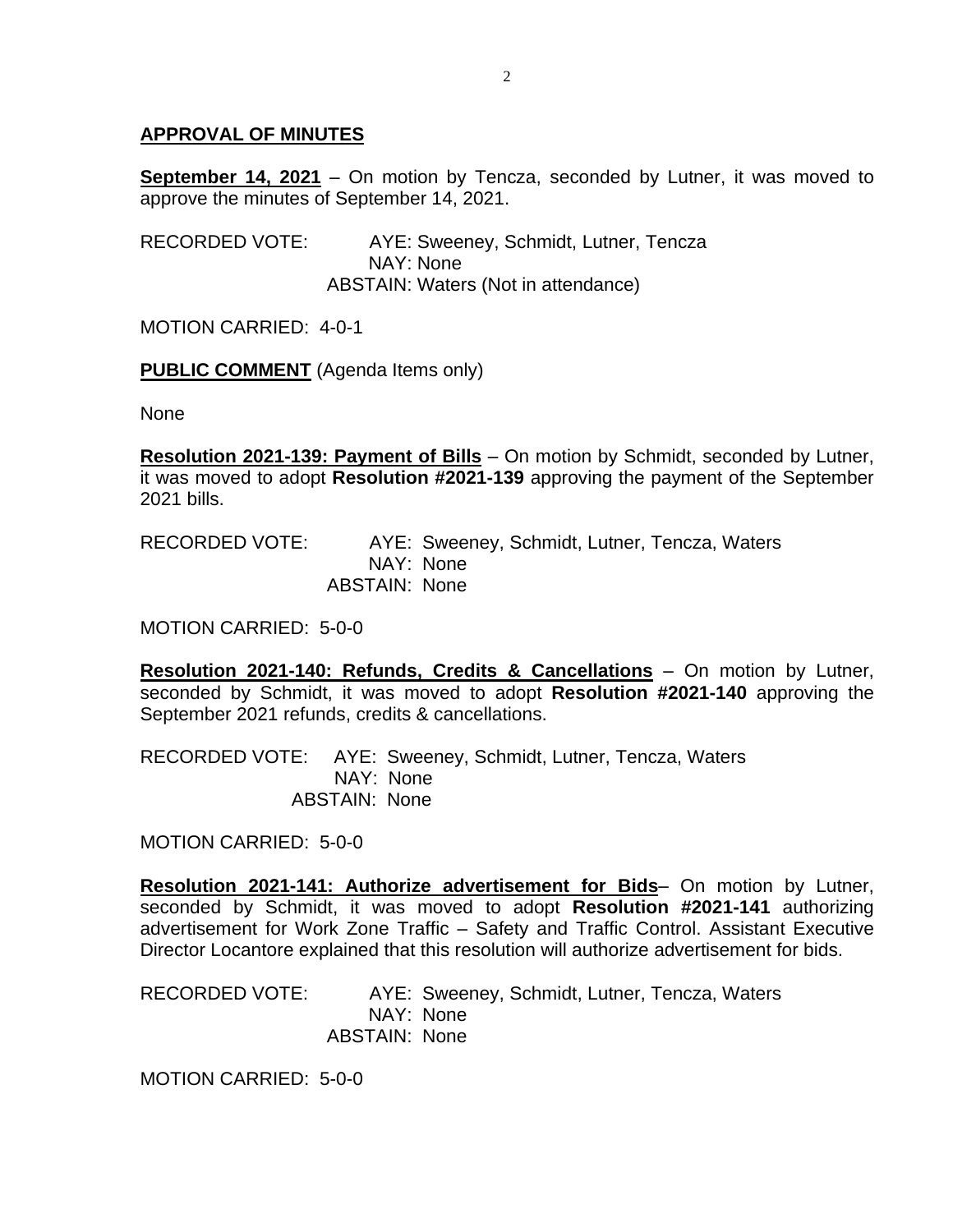**Resolution 2021-144: Award of Contract in excess of \$6,600** – On motion by Tencza, seconded by Lutner, it was moved to adopt **Resolution #2021-144** awarding a contract to Prism Color Corp. in the amount of \$14,080.00 for the printing of the 2022 EMUA calendar. Executive Director Booth explained that this is an annual calendar that we mail to Evesham residents.

RECORDED VOTE: AYE: Sweeney, Schmidt, Lutner, Tencza, Waters NAY: None ABSTAIN: None

MOTION CARRIED: 5-0-0

#### **EXECUTIVE DIRECTOR'S REPORT**

Executive Director Booth informed the Board that there were no violations in the past month. There was one water main break during fire hydrant flushing on Sequoia Court, the Authority used our third party emergency repair contractor as EMUA personnel was engaged in hydrant flushing. There were three discolored water complaints due to hydrant flushing. All residents were instructed to flush their water lines, which resolved their issues. There were no water odor complaints.

Executive Director Booth informed the Board that fire hydrant flushing is complete. There were seventeen fire hydrants out of service for various reasons. Seven of those are now back in service. The remaining ten are being worked on to get back in service.

Executive Director Booth advised the Board that the Authority hired a new employee, Sherahn Walker. Executive Director Booth welcomed him to our workforce. Sherahn has been hired as a laborer and is already demonstrating his willingness to be a good fit for the Authority.

Executive Director Booth informed the Board that Marlton Day is scheduled for this Saturday, October 9, 2021. The Authority will attend to answer any questions/concerns that residents may have for the Authority.

Executive Director Booth advised the Board that AEA will have their annual conference at Caesar's in Atlantic City on November 16<sup>th</sup> and 17<sup>th</sup>. Please reach out to Christine if you would like to attend.

Executive Director Booth introduced Laboratory Manager Kaitlyn Fare to present the 2021 Consumer Confidence Report (CCR) and provide an update on the new and evolving lead and copper rules. Laboratory Manager Fare provided a Power Point presentation with in-depth information regarding the 2021 CCR and the challenges the Authority faces due to the complex lead and copper rules.

Assistant Executive Director Locantore provided a brief summary of changes to the Authority's Personnel Policies and Procedures Manual and Employee Handbook for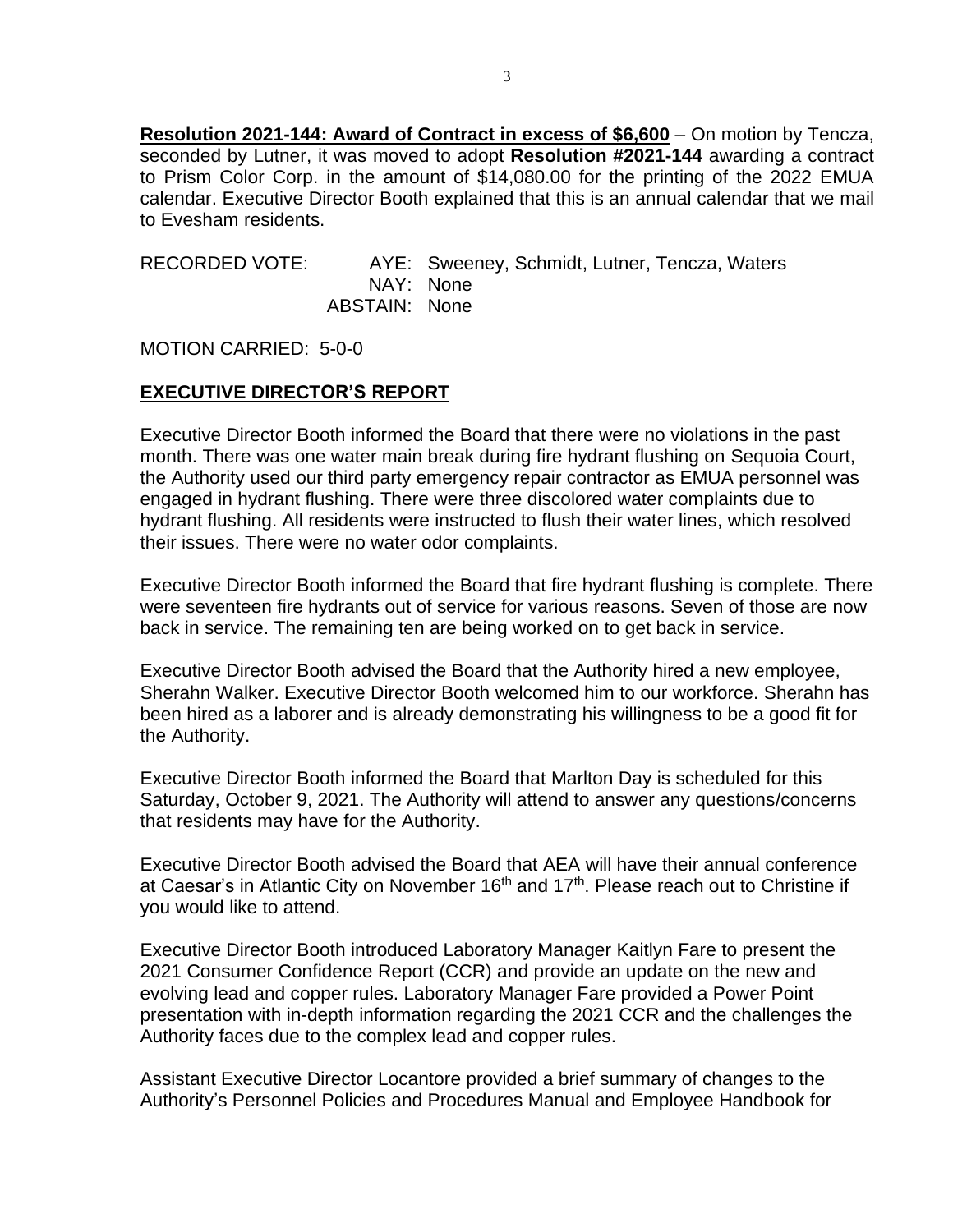Union, Non-Union, and Supervisory Employees, which was provided to the Board for their review and comments a few weeks ago. Assistant Executive Director Locantore further advised that most of the proposed updates are required by the Municipal Excess Liability Joint Insurance Fund (MEL/JIF) and requested Board approval. Commissioner Kipness advised that he had a list of items that needed to be reviewed. General Counsel Gillespie recommended the Board to approve the handbook (due to the JIF's deadline of November 1, 2021). General Counsel Gillespie further advised that the Board can amend the handbook, if needed, at the November or December board meeting.

#### **Resolution 2021-148: Approving the Authority's Personnel Policies and Procedures Manual and Employee Handbook for Union, Non-Union, and**

**Supervisory Employees** – On motion by Schmidt, seconded by Lutner, it was moved to adopt **Resolution #2021-148** approving the Authority's Personnel Policies and Procedures Manual and Employee Handbook for Union, Non-Union, and Supervisory Employees.

| RECORDED VOTE: |                      | AYE: Sweeney, Schmidt, Lutner, Tencza, Waters |  |  |
|----------------|----------------------|-----------------------------------------------|--|--|
|                |                      | NAY: None                                     |  |  |
|                | <b>ABSTAIN: None</b> |                                               |  |  |

MOTION CARRIED: 5-0-0

#### **ENGINEER'S REPORT**

#### **Review of Engineer's Status Report**

**Update: South Side Water Storage Tank** – We are currently working on the Pinelands application. We need additional survey information and are working with the current property owner.

**Update: Route 70 Water Main** – The last easement acquisition should be approved tonight.

**Update: Route 70 Sewer Main** – The last easement acquisition should be approved tonight.

**Update: Elmwood WWTP Resiliency Improvements** – Most of the work is complete. The contractor is waiting for flood gates to be delivered. The delivery date has been moved to February.

**Update: Heritage Village (Phase 2) Water Main Replacement** – The design is near completion and should be complete this month.

**Update: Elmwood Storage Building** – This project has been placed on hold due to availability of funds.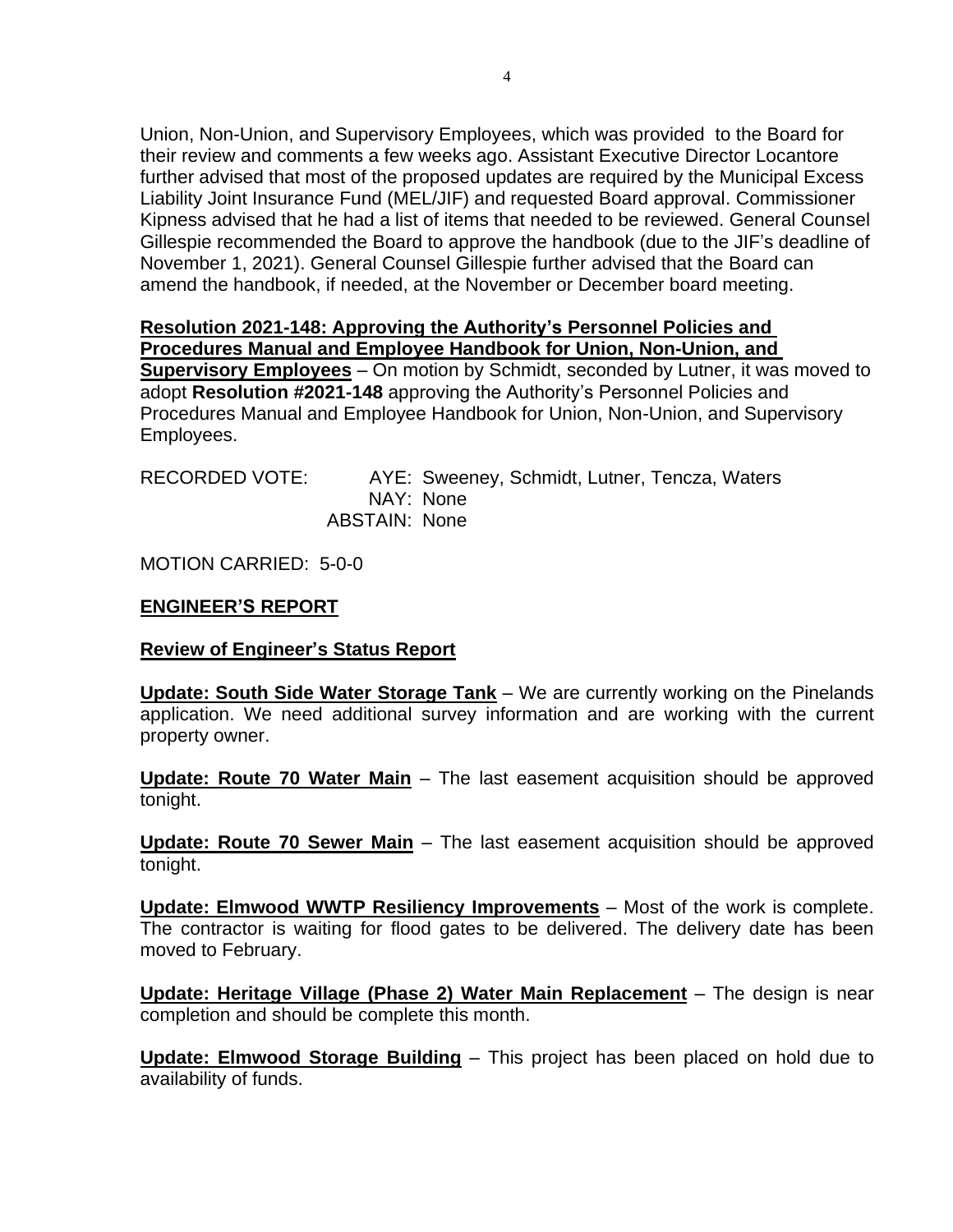**Update: Elmwood Tertiary Filter Rehabilitation** – The second filter is being placed into operation this week.

**Resolution 2021-143: Approval of Change Order #2** – On motion by Lutner, seconded by Schmidt, it was moved to approve **Resolution 2021-143** approving Change Order #2 in the amount of \$32,560.33 to MBE Mark III Electric, Inc.

RECORDED VOTE: AYE: Sweeney, Schmidt, Lutner, Tencza, Waters NAY: None ABSTAIN: None

MOTION CARRIED: 5-0-0

**Update: Well No. 7 Building** – TABLED

**Resolution 2021-147: Award of Contract in excess of \$44,000** – On motion by Tencza, seconded by Lutner, it was moved to table **Resolution 2021-134.**

RECORDED VOTE: AYE: Sweeney, Schmidt, Lutner, Tencza, Waters NAY: None ABSTAIN: None

MOTION CARRIED: 5-0-0

**Update: Greenbrook Drive Water Main Replacement** – This will be discussed later in the meeting.

**Update: Defense Drive Water Main Replacement** –This project is substantially complete.

**Update: North Cropwell Sewer Siphon –** No quotes were received on this project. We will add this into the Route 70 Sewer Main lining to receive more competitive pricing.

**Update: Kings Grant WWTP Internal Recycle Pipe –** This project is in the shop drawing phase. Construction should start in the next month or two.

**Update: Kings Grant Effluent Force Main Replacement –** The field survey is complete and the design is underway. This will be completed by the next meeting.

#### **PUBLIC COMMENT**

Ila Vassallo, 5 Beauport Court, believes that the public does not appreciate the value of our water. Over the summer at the Marlton Farmer's Market, she had the opportunity to speak with Commissioner Kipness and share her thoughts. She asked if there is anything the MUA can do to educate the public on the importance of our water, which she would support. She mentioned that the Evesham Environmental Commission met on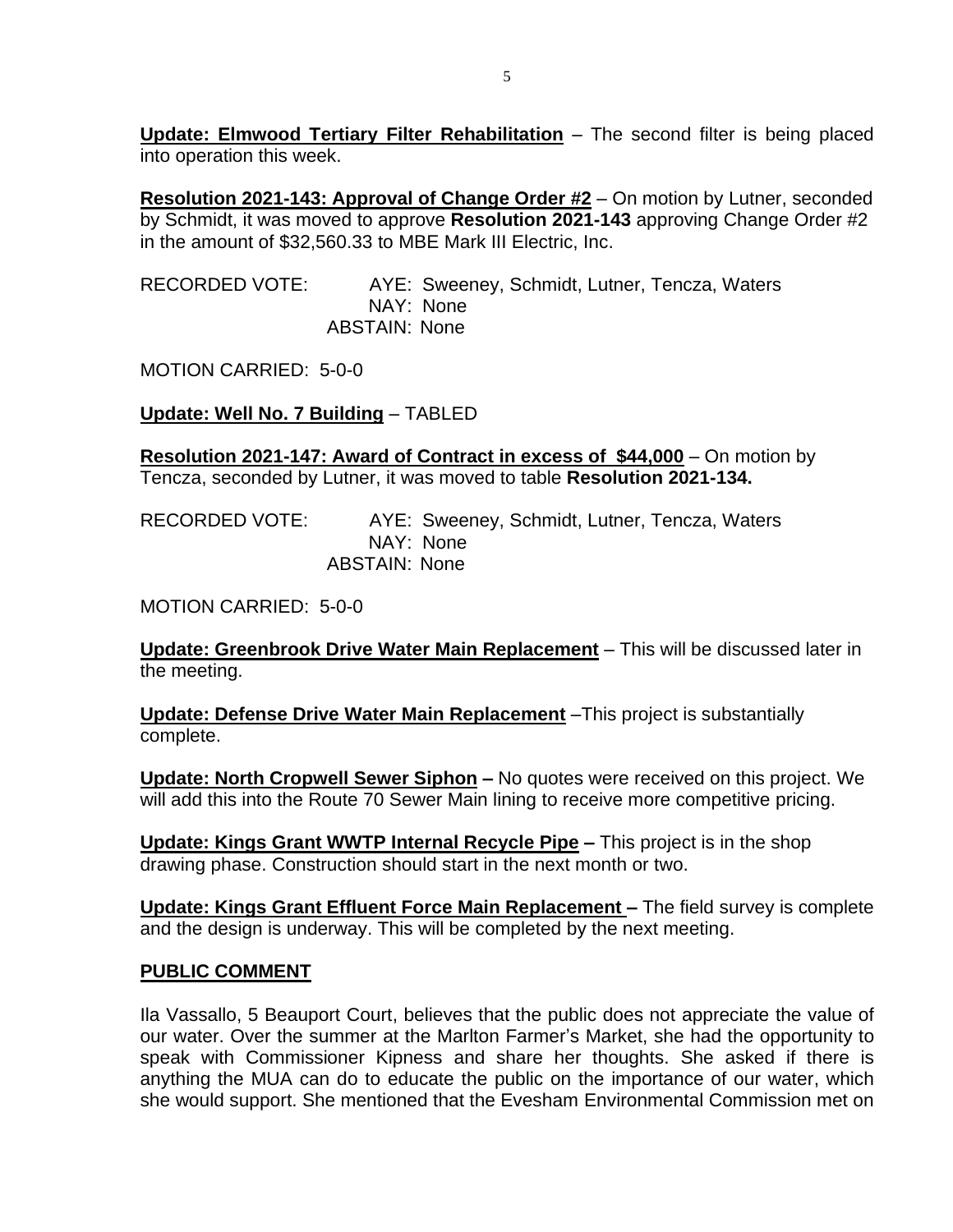Monday and it was discussed that they helped with the MUA rain garden in the Spring and they would like to support a Fall clean up. Commissioner Kipness advised Ms. Vassallo that at last month's meeting, Executive Director Booth discussed the possible ideas to get the community involved and asked for her to contact either himself or Executive Director Booth to discuss it further.

**Resolution 2021-145: Executive Session** – On motion by Tencza, seconded by Lutner, it was moved to enter into Executive Session at 8:51 p.m. to discuss personnel and contract matters.

RECORDED VOTE: AYE: Sweeney, Schmidt, Lutner, Tencza, Waters NAY: None ABSTAIN: None

MOTION CARRIED: 5-0-0

On motion by Lutner, seconded by Tencza, it was moved to come out of Executive session at 9:39 p.m.

RECORDED VOTE: AYE: Sweeney, Schmidt, Lutner, Tencza, Waters NAY: None ABSTAIN: None

MOTION CARRIED: 5-0-0

**Resolution 2021-149: Approval of Reorganization Plan** – On motion by Lutner, seconded by Tencza, it was moved to adopt **Resolution 2021-149** approving the Authority's reorganization plan.

RECORDED VOTE: AYE: Sweeney, Schmidt, Lutner, Tencza, Waters NAY: None ABSTAIN: None

MOTION CARRIED: 5-0-0

#### **GENERAL COUNSEL'S REPORT**

General Counsel Gillespie requested for the Board to approve the below resolutions that were discussed during Executive session.

**Resolution 2021-142: Authorizing Execution of Deed of Easement for Property located at Block 22.01, Lot 22 at 200 Route 70 (Barnes & Noble)** – On motion by Lutner, seconded by Schmidt, it was moved to adopt **Resolution #2021-142** authorizing execution of deed Easement for Property located at Block 22.01, Lot 22 at 200 Route 70 (Barnes & Noble).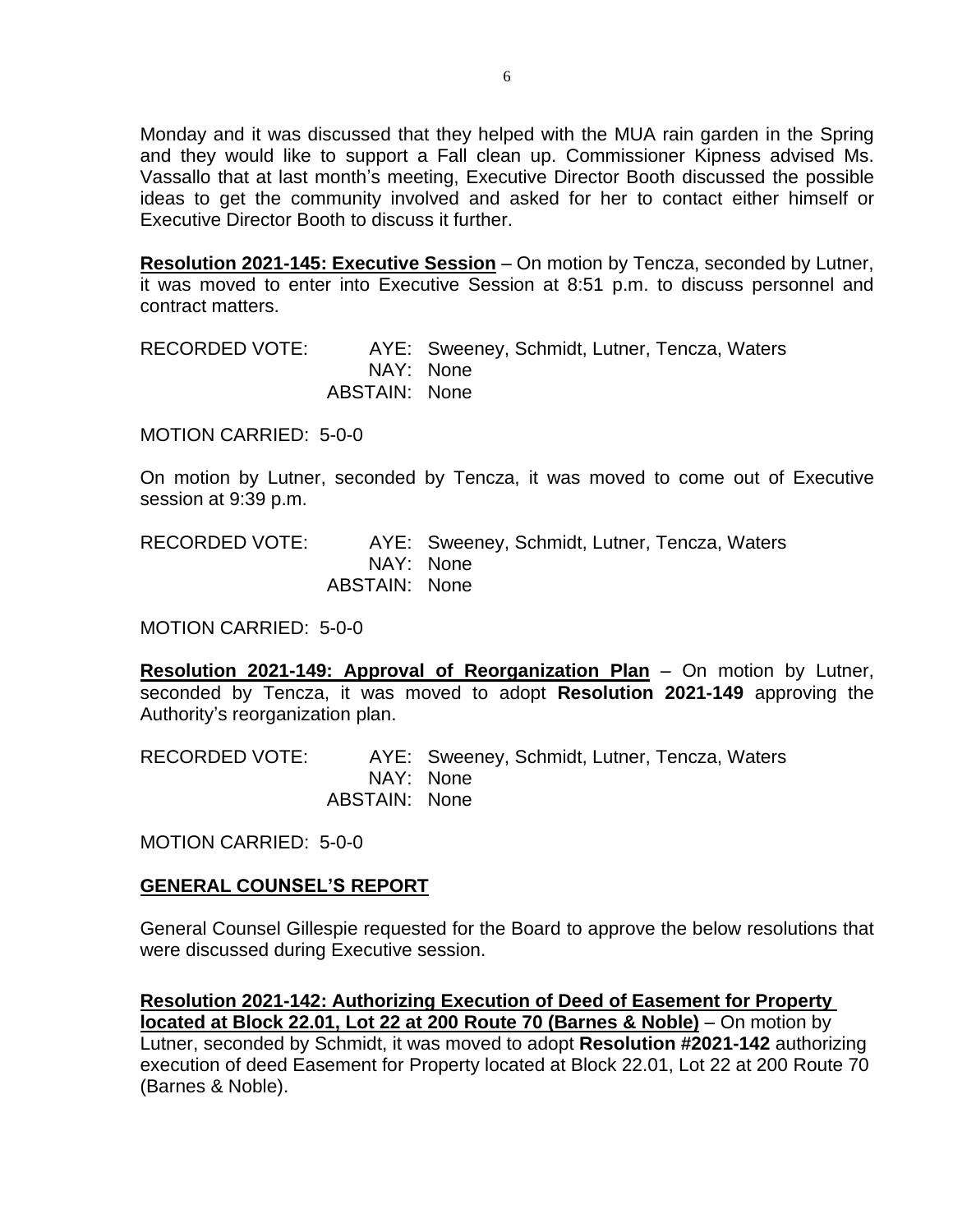#### RECORDED VOTE: AYE: Sweeney, Schmidt, Lutner, Tencza, Waters NAY: None ABSTAIN: None

MOTION CARRIED: 5-0-0

**Resolution 2021-146: Authorizing Payment and Voluntary Debarment Agreement and Mutual Releases** – On motion by Lutner, seconded by Tencza, it was moved to adopt **Resolution #2021-146** authorizing payment and voluntary debarment agreement and mutual releases .

RECORDED VOTE: AYE: Sweeney, Schmidt, Lutner, Tencza, Waters NAY: None ABSTAIN: None

MOTION CARRIED: 5-0-0

#### **BOARD COMMENTS**

Commissioner Kipness requested guidance from General Counsel Gillespie about last month's meeting. He is alternate number two and was a voting member during the last board meeting before Commissioner Druss arrived. He questioned if it was correct for Alternate number one (Commissioner Druss) to then become the voting member. General Counsel Gillespie confirmed that was correct. Commissioner Kipness expressed appreciation to Executive Director Booth and Asset Management Supervisor Vandenberg for their participation in the Evesham Harvest Fest. Commissioner Kipness recommends that the Authority show appreciation at the meetings to employees that receive complimentary recognition from residents. He inquired if the MUA would be participating Diversity Day. He also expressed appreciation to Lab Manager Fare for her presentation.

Commissioner Druss expressed appreciation to Lab Manager Fare on her presentation. He also expressed appreciation to Assistant Executive Director Locantore for his work on the employee handbook. He appreciates all of the work that Secretary Krimmel does to prepare for the meeting. He expressed appreciation to General Counsel Gillespie on the Route 70 easement project.

Commissioner Schmidt expressed appreciation to the entire Authority and their hard work. He believes that a lot of good things happened at tonight's meeting and he appreciates everything that everyone does. He believes it was a great meeting.

Commissioner Lutner expressed appreciation to the entire organization and believes it was a great meeting. He expressed appreciation to Lab Manager Fare for her excellent presentation. He appreciates Ms. Vassallo attending the meeting and agrees that the public should know the importance of clean water. He approves the changes of the reorganization plan and believes it will create a better work flow. He believes everyone is doing a great job.